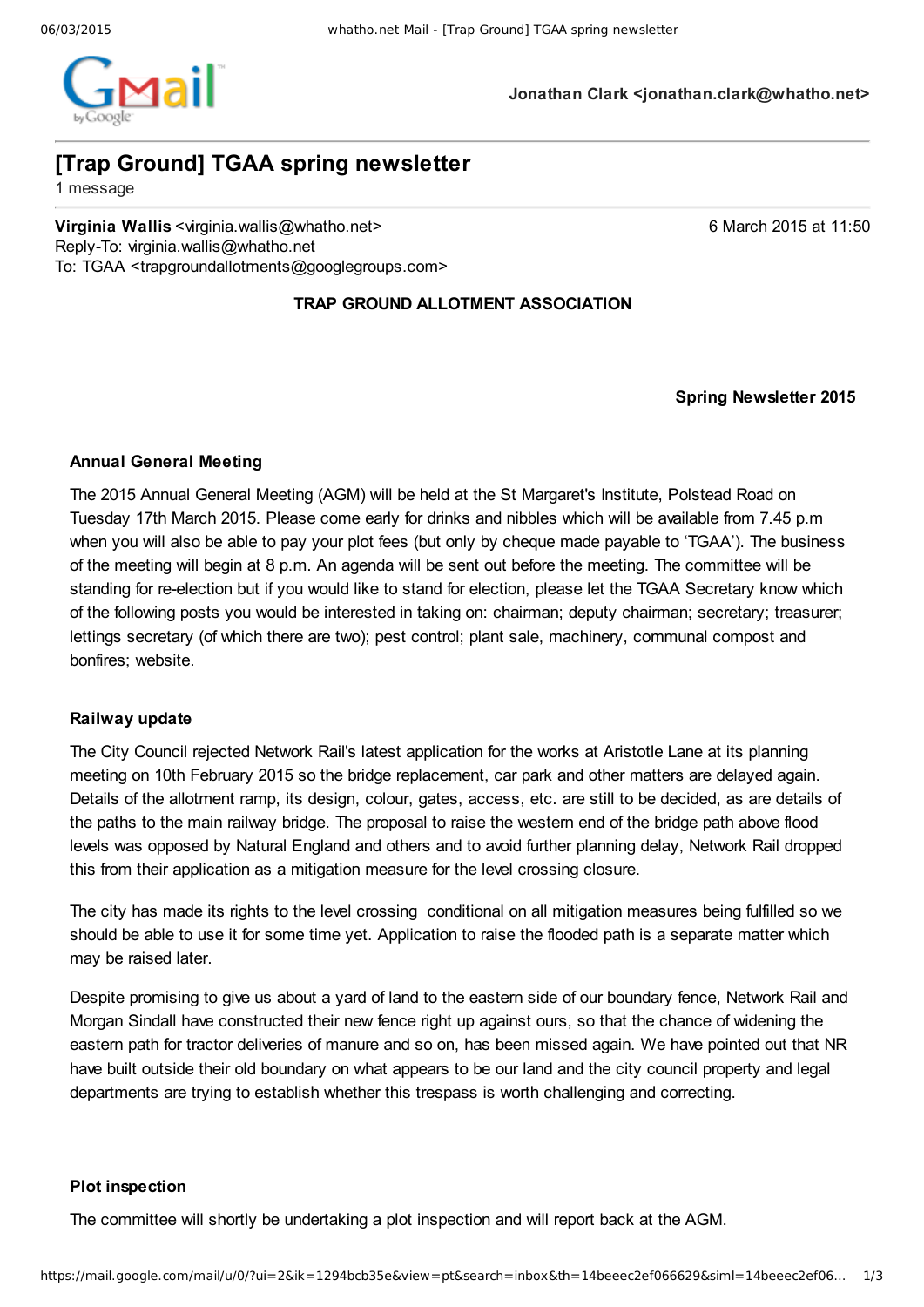#### **Plant sale**

The annual TGAA plant sale will take place at the St Margaret's Institute on Sunday 17th May 2015 between 10.00 and 1.30. You will be able to bring plant, and other, donations to the institute from 4.00 on Saturday 16<sup>th</sup> May. Last year's plant sale raised just over £1,000 making it one of our main sources of income. Please don't forget the plant sale when splitting garden perennials or house plants, sowing vegetable seeds or propagating cuttings. We will also be continuing with the jam, chutney and honey stall so if you have surplus preserves as well as surplus plants to give, your donations will be more than welcome.

#### **Composting and bonfires**

The communal compost heaps are intended as a service to all and are looked after by Michael Wheale who is looking for someone to help him run this communal facility. The big heaps get up to quite a high temperature and rapidly break down plant material into good compost to go back into the soil. You can put almost any vegetable matter in the communal compost, including annual and perennial weeds. It is not helpful – as some people have been doing - to put junk, big roots woody matter, brassica stalks potatoes or tomatoes in the compost because it takes time to take them out.

For organic matter that can't be composted there is the communal bonfire that we organise so it burns up fast and hot and only when the wind is away from the railway line, the local houses and ourselves.

For matter which can't be composted or put on the bonfire, such as plastic, old netting, metal waste and so on, there is the skip by the Port Meadow gate. If there is no skip, please keep waste matter on your plot until there is.

#### **Seeds**

Seeds and a wide variety of seed potatoes are now on sale in the allotment shop (open 11 –1 on Saturdays 2-3 on Sundays unless it is raining). You can also pick up a Dobies seed catalogue and special order form which will enable you to benefit from a 50% discount on seeds ordered direct from Dobies.

#### **Harvest supper**

This year's harvest supper will be held on Saturday 21<sup>st</sup> November 2015. Many thanks to Gillian and Stuart Skyte arranged another very enjoyable evening last November 8th and the quality and abundance of the food was superb, as ever.

Gillian's organisation and decorations combined perfectly with Stuart's witty and gentle interrogation of our general and gardening knowledge, and Jonathan Clark conjured a continuous display of our photographs and awards of the consequent prizes.

#### **Mowing team**

Thanks again, to those who kept the site looking in good order last year by mowing paths and contributing to the compost production with grass cuttings. Please let Tony know if you are able to join the mowers this year and he will add you to his list and try to find a suitable date for your turn with the mower.

Please help the mowing team by keeping objects and debris off the main paths. Anything which came from your plot should be stored on your plot or taken to the skip, if appropriate.

## **Pest control**

There's nothing we can do about the badgers but if you find rats on or around your plot, Pete Jarvis (plot 88) can provide you with bait boxes and poison.